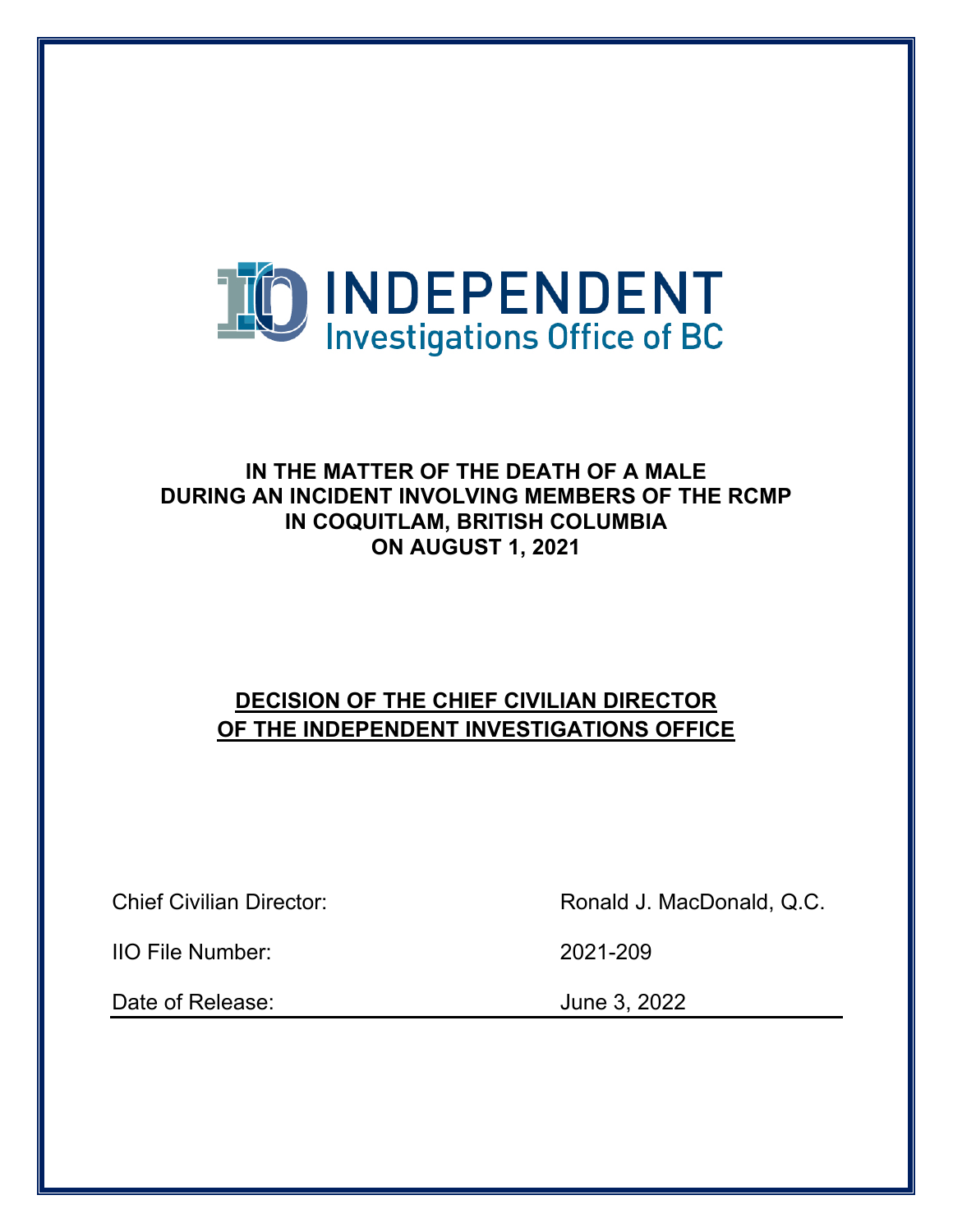Hispanistic Miller Button River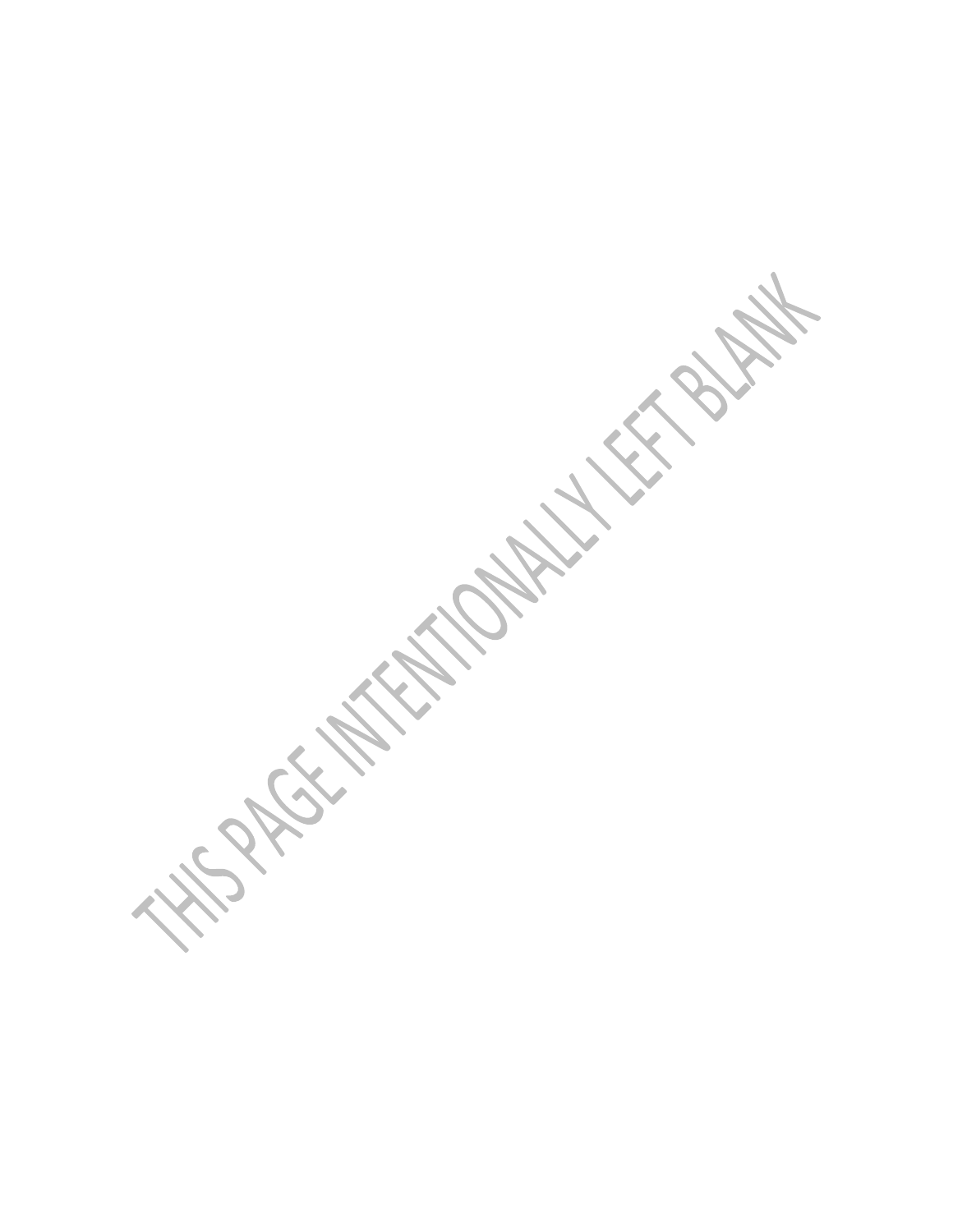# **INTRODUCTION**

In the early morning hours of August 1, 2021, RCMP members were dispatched to a reported domestic disturbance at an  $11<sup>th</sup>$  floor apartment in a high-rise residential building in Coquitlam. During police attendance, the Affected Person ('AP') jumped or fell from the apartment balcony and died from injuries sustained in the fall. The Independent Investigations Office ('IIO') was notified and commenced an investigation. The narrative that follows is based on evidence collected and analyzed during the investigation, including the following:

- statements of two civilian witnesses and two witness police officers;
- police Computer-Aided Dispatch ('CAD') and Police Records Information Management Environment ('PRIME') records;
- audio recordings of 911 call and police radio transmissions;
- scene and exhibit examination and photographs; and
- autopsy and toxicology reports.

The IIO does not compel officers who are the subject of an investigation to submit their notes, reports and data. In this case, the Subject Officer ('SO') permitted IIO investigators to review a PRIME report setting out what a more senior officer said SO had stated to him regarding his part in the incident, but has otherwise given no evidence.

#### **NARRATIVE**

#### **911 Call**

At 3:18 a.m. on August 1, 2021, police received a 911 call from Civilian Witness 1 ('CW1'), saying that her partner, the Affected Person ('AP') in this case, was drunk and was being abusive to her. The recording of the call shows that CW1 was emotional, sobbing and crying. During the call, CW1 and AP could be heard talking and shouting at each other. CW1 told the call-taker that AP had punched some glass and injured his hand, and that there was "blood everywhere". She said that AP had a knife, and she could be heard shouting, "Get away from me, get away from me". All this information was passed on by Dispatch to responding officers. In the course of those broadcasts, Dispatch described the knife said to be in AP's possession as a "switchblade".

As the officers were arriving on scene and were about to come up in the elevator, CW1 could be heard telling AP to leave and go down the stairs. As police then came to the apartment door and entered, CW1 could be heard saying, "He's going to go on the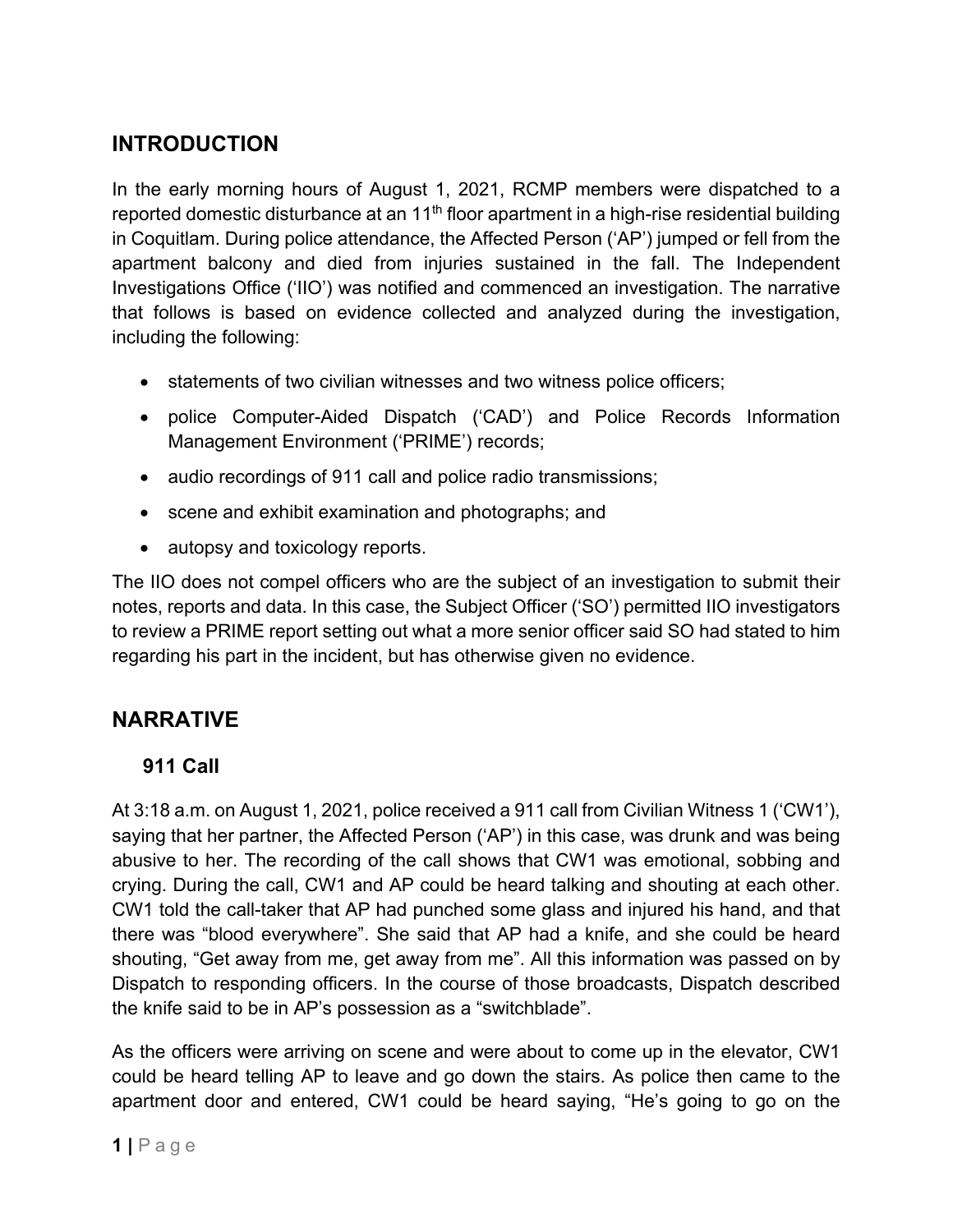balcony, he's going to jump off the balcony … the police are here … did he jump? No, did he jump?"

# **Physical Layout of Scene**

The entrance door to the one-bedroom apartment opens into a hallway that turns to the right, with closet doors opposite the entry door. The hallway then turns left past a spur passage to a bathroom, and the door of a storage room. It then continues past kitchen and bedroom entrances into the living room. In the far right corner of the living room, there is a doorway out onto a small balcony. There is no line of sight from the front door to the balcony, nor from the area of the hallway closet.

The balcony is three to four metres long, but only about one and a half metres deep. At the time of the incident it was dark apart from some illumination from a lamp, through a window on the bedroom wall.

#### **Civilian Witness Evidence**

CW1 has given statements to the RCMP and to the IIO. She says that she told AP the police were coming up to the apartment, and "he went to the next level, and went running around the whole house like with his head cut off". She told him to leave by the stairs, and says he put on a hoodie and opened the door to leave. Seeing police officers in the hall, she says, AP panicked and slammed the door in their faces. CW1 says that she opened the door for police, and was pushed aside "against the closet" as officers ran past her in pursuit of AP, who had about "a five second start" on them.

CW1 told the IIO that as she followed the officers and reached the kitchen area, she heard an officer say "Freeze". She said that at that time there were two officers on the balcony and a third on the threshold. CW1 earlier told a police interviewer that she heard "Freeze" or "Stop". CW1 told IIO investigators that she did not see officers interact with AP, but had told the police interviewer that she thought the officers may have seen AP, which was consistent with her recollection that she had heard a direction issued by an officer to AP.

# **Police Evidence**

In his IIO interview, WO1 described SO attempting to force open the apartment door, and then moving into the apartment as CW1 opened the door. WO1 said that the three officers entered closely together, with SO in the lead followed by WO1 and then WO2 (in his own statement, WO2 recalled being second into the home behind SO).

WO1 said that he saw CW1 still on the phone with the 911 call taker. He asked her, "Where is he?" and CW1 replied, "He said he's going to jump" (as noted above, on the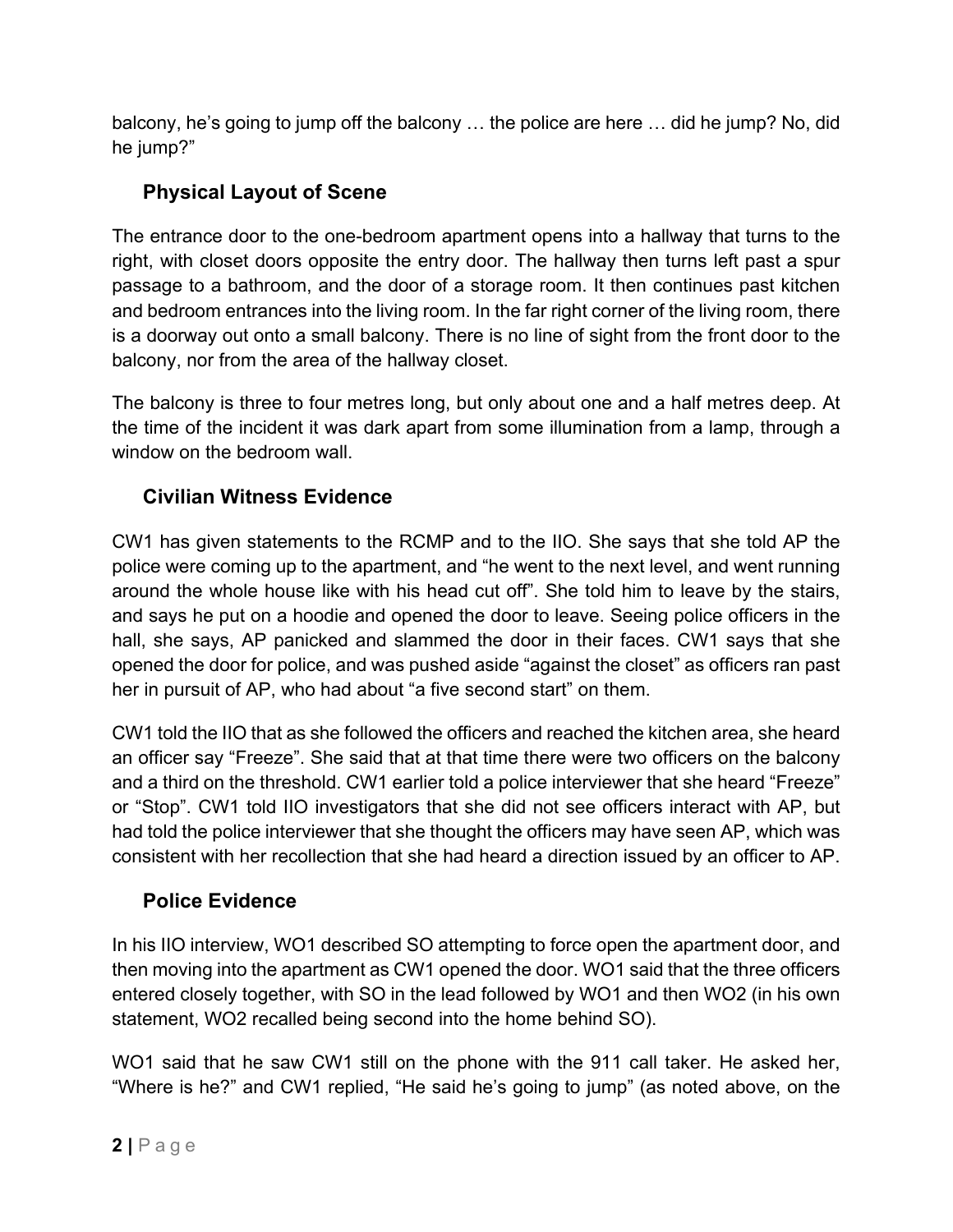recording of the 911 call, CW1 can be heard saying, "He's going to go on the balcony, he's going to jump off the balcony").

WO1 said he followed closely behind SO, holding onto his police vest. WO1 was carrying a 40 mm 'less lethal' projectile launcher, slung and pointed to the ground. He said that WO2 was behind him, to his left, and the officers were moving forward at a walking pace. WO1 said that even when they were about four feet from the balcony door, they still could not see directly out onto it. He saw SO, ahead of him, reach the door and look out, and heard him say, "No, wait, don't". Both WO1 and WO2 told investigators that when they were able to see onto the balcony, in the dim light, they could see no one there. They said that they checked the bedroom to see if AP had entered it through the window from the balcony, but found it empty. The officers shone flashlights down from the balcony, wondering if AP might have made his way down to the floor below, and saw the outline of a body on the rooftop parking lot below. SO broadcast, "He did jump off the building. He's on the roof of the building below. He's not moving".

SO provided a brief report to a superior officer at the scene. He is reported to have said that he entered the apartment with his service pistol drawn, because it had been reported that AP was in possession of a "switchblade". He attempted to open the apartment door, which was unlocked, but AP pushed the door closed. After further police attempts to enter, CW1 opened the door for them. SO is reported to have said that, seeing AP go to the balcony, he did not pursue as he wanted to try to de-escalate the situation. He said he saw AP climb over the railing, and thought his intention was to jump down to the suite below, but when he went out on the balcony himself he saw AP's body on the parking lot.

#### **Physical Evidence**

No evidence of blood was found on any of the involved officers' hands, uniforms or equipment. Blood was found on the balcony railing (AP had cut his hand during the altercation with CW1, as relayed by CW1 in her 911 call).

Located near AP's body, on the parking area below the balcony, was a silver-handled knife in a nylon sheath.

#### **Allegation by Unidentified Individual**

After the release by the IIO of an appeal for witnesses, there was a response via a contact form on the IIO web site. The writer claimed to have seen "the whole thing" while out for "a late night stroll", and accused the RCMP officers of lying, and of having committed a murder by pushing AP off the balcony. Apart from that central allegation, the note does not include any information not readily available to the public by way of the earlier IIO media release about the incident.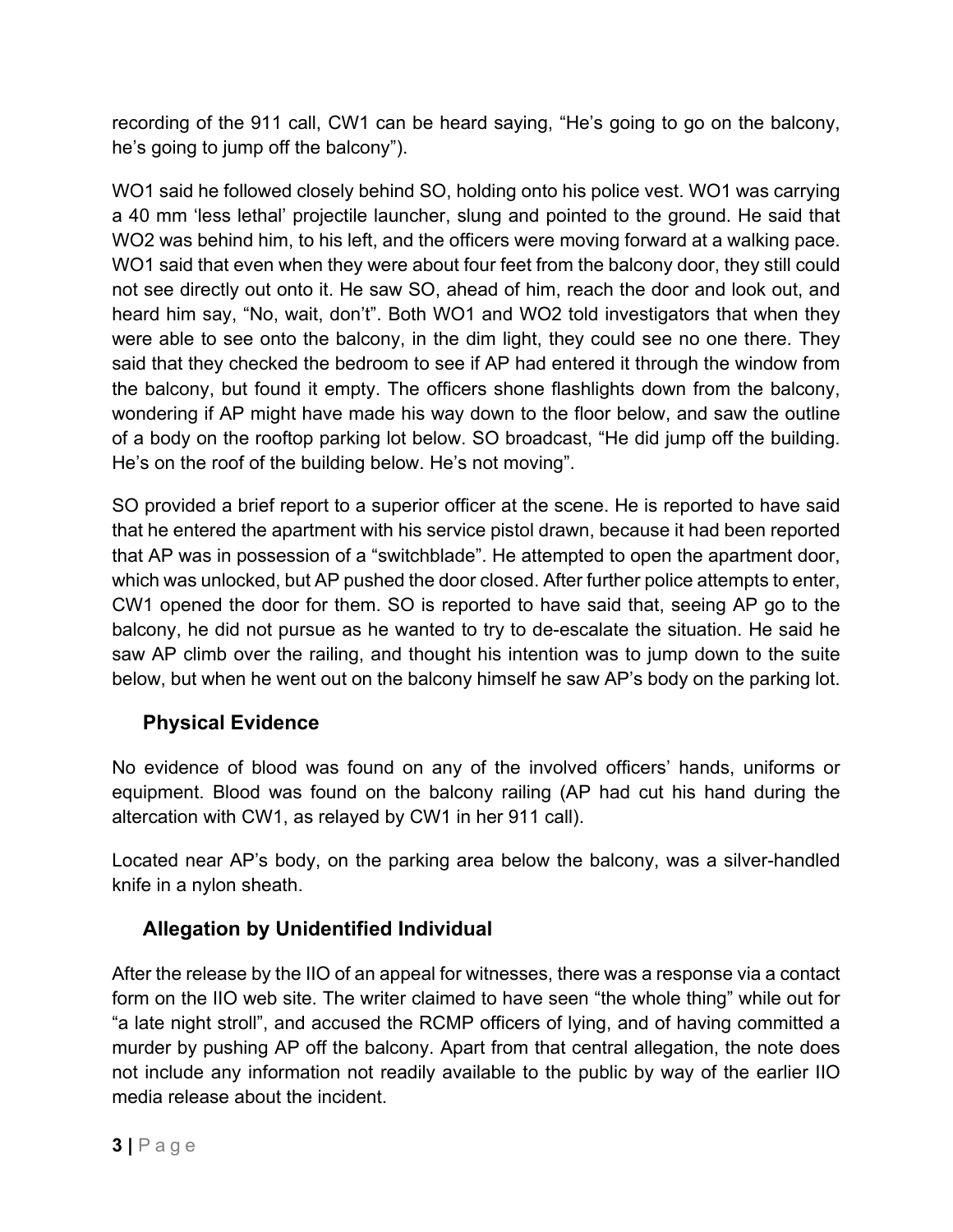Only a first name and initial letter of a surname were provided by the informant, as well as an email address. IIO investigators attempted to contact the individual via the email address provided, but received no response on the first attempt. Further emails to the address resulted in a notification that the emails were undeliverable. No other contact information was provided. IIO investigators also attempted to trace the IP address from which the initial contact email was sent, but without success.

Through further examination of the scene, IIO investigators noted that, while unobstructed views of the balcony can be obtained from several street-level locations in daylight, there is no exterior light source that illuminates the balcony at night. At the time of the incident the balcony (which is on the 11<sup>th</sup> floor) was barely lit from the interior and it would appear unlikely that a street level observer would have had the ability to determine clearly what happened on the balcony.

# **LEGAL ISSUES AND CONCLUSION**

The purpose of any IIO investigation is to determine whether there are reasonable grounds to believe that an officer, through an action or inaction, may have committed any offence in relation to an incident resulting in serious harm or death. More specifically, the issue to be considered in this case is whether any officer caused AP to jump or fall from the balcony through an unjustified use of force or threats.

As an initial point, it has to be said that the allegation by an essentially anonymous individual, referred to above, cannot be afforded any weight. It seems implausible that someone out for a night-time stroll had their attention drawn to a balcony high up on an apartment building by events that transpired there over only a very few seconds, and was then able to see, in the darkness and from a considerable distance, exactly what happened. The writer is unequivocal that the involved officers committed murder and lied about it, yet provides no details beyond the bald allegation. Finally, no usable identification is provided, and the email address provided appears either to be false or to have been closed by the user.

The evidence obtained otherwise, from both civilian and police witnesses, is both internally consistent and corroborated by physical evidence and the audio recordings of CW1's 911 call and police radio transmissions.

Attending officers were acting in lawful execution of their duty when they entered the apartment. They were responding to reliable information that domestic violence was occurring and that CW1 was in immediate need of assistance. They understood that AP was armed with a knife (an allegation borne out by the subsequent finding of a daggerstyle knife in a sheath near AP's body), and was resistant to their entry into the home. In